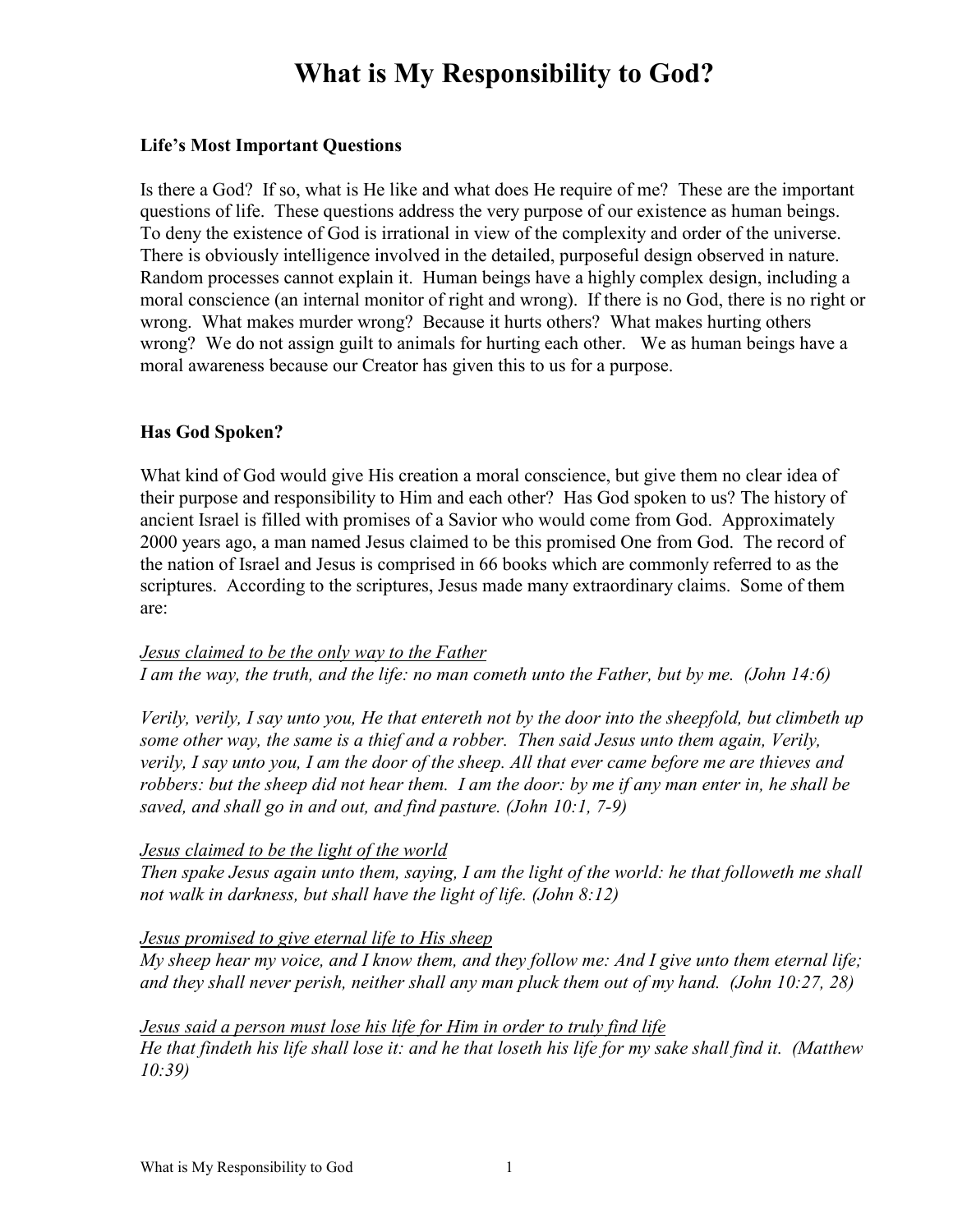*Jesus promised to manifest Himself to those who love Him*

*He that hath my commandments, and keepeth them, he it is that loveth me: and he that loveth me shall be loved of my Father, and I will love him, and will manifest myself to him. He that loveth me not keepeth not my sayings: and the word which ye hear is not mine, but the Father's which sent me. (John 14:21, 24)* 

 *Jesus explained why some people do not hear God's words He that is of God heareth God's words: ye therefore hear them not, because ye are not of God. (John 8:47)* 

*Jesus claimed to be the long- promised Savior prophesied in the Old Testament scriptures Search the scriptures; for in them ye think ye have eternal life: and they are they which testify of me. (John 5:39)* 

*And he said unto them, These are the words which I spake unto you, while I was yet with you, that all things must be fulfilled, which were written in the law of Moses, and in the prophets, and in the psalms, concerning me. (Luke 24:44)* 

*Jesus claimed to be one with the Father I and my Father are one. ( John 10:30)* 

*Jesus saith unto him, Have I been so long time with you, and yet hast thou not known me, Philip? he that hath seen me hath seen the Father; and how sayest thou then , Shew us the Father? (John 14:9)* 

*Jesus claimed to exist before Abraham Jesus said unto them, Verily, verily, I say unto you, Before Abraham was, I am. (John 8:58)* 

*Jesus claimed to be greater than Jonas*

*The men of Nineveh shall rise in judgment with this generation, and shall condemn it: because they repented at the preaching of Jonas; and, behold, a greater than Jonas is here. (Matthew 12:41)* 

## *Jesus claimed to be greater than Solomon*

*The queen of the south shall rise up in the judgment with this generation, and shall condemn it: for she came from the uttermost parts of the earth to hear the wisdom of Solomon; and, behold, a greater than Solomon is here. (Matthew 12:42)* 

#### *Jesus promised to raise Himself bodily from the dead*

*Jesus answered and said unto them, Destroy this temple, and in three days I will raise it up. Then said the Jews, Forty and six years was this temple in building, and wilt thou rear it up in three days? But he spake of the temple of his body. (John 2:19-21)*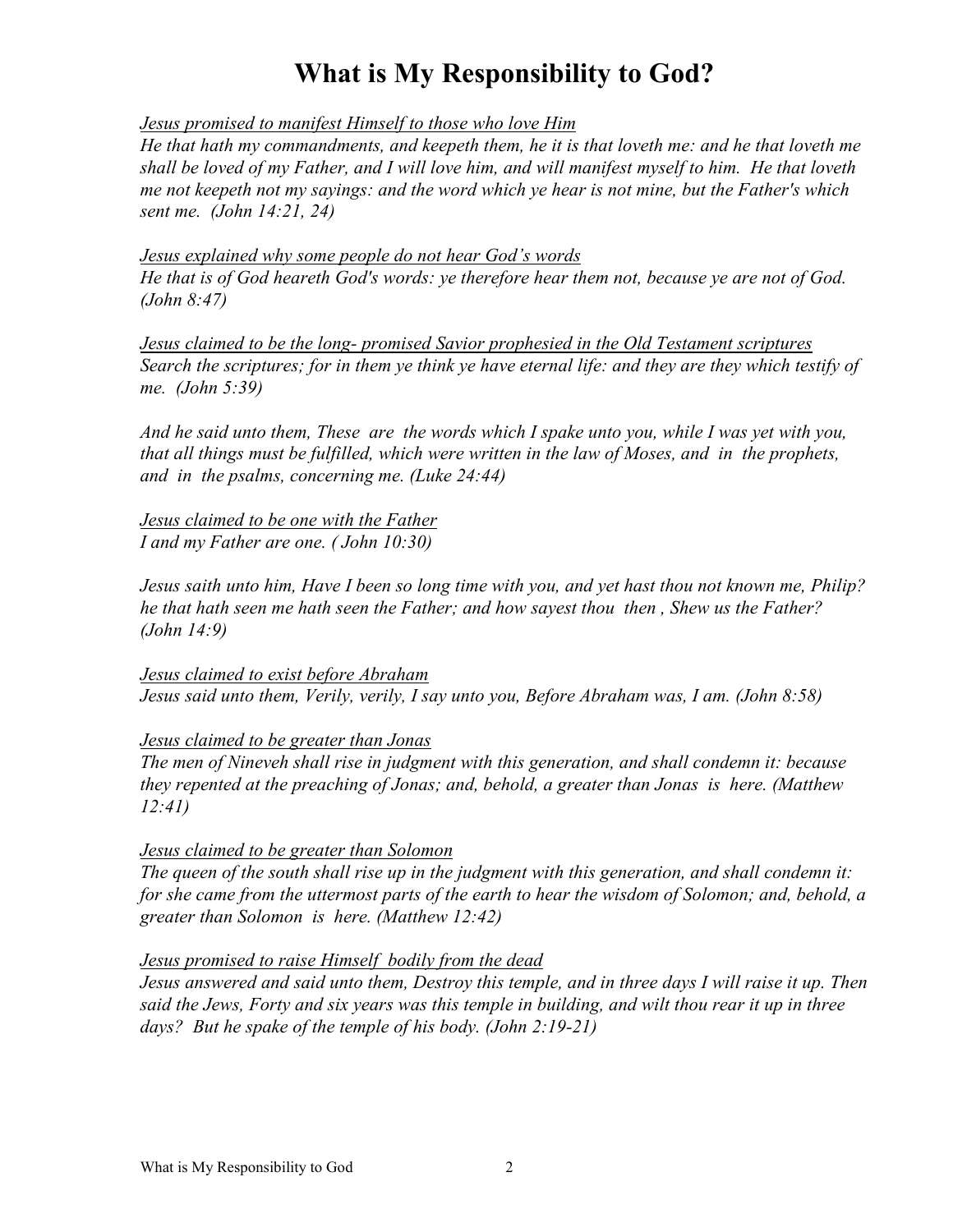*Therefore doth my Father love me, because I lay down my life, that I might take it again. No man taketh it from me, but I lay it down of myself. I have power to lay it down, and I have power to take it again. This commandment have I received of my Father. (John 10:17,18)* 

#### *Jesus promised to come again*

*And if I go and prepare a place for you, I will come again, and receive you unto myself; that where I am, there ye may be also. ( John 14:3)* 

### *Jesus promised He would judge the world*

*The Son of man shall send forth his angels, and they shall gather out of his kingdom all things that offend, and them which do iniquity; And shall cast them into a furnace of fire: there shall be wailing and gnashing of teeth. (Matthew 13:41.42)* 

*Wherefore by their fruits ye shall know them. Not every one that saith unto me, Lord, Lord, shall enter into the kingdom of heaven; but he that doeth the will of my Father which is in heaven. Many will say to me in that day, Lord, Lord, have we not prophesied in thy name? and in thy name have cast out devils? and in thy name done many wonderful works? And then will I profess unto them, I never knew you: depart from me, ye that work iniquity. Therefore whosoever heareth these sayings of mine, and doeth them, I will liken him unto a wise man, which built his house upon a rock: And the rain descended, and the floods came, and the winds blew, and beat upon that house; and it fell not: for it was founded upon a rock. And every one that heareth these sayings of mine, and doeth them not, shall be likened unto a foolish man, which built his house upon the sand: And the rain descended, and the floods came, and the winds blew, and beat upon that house; and it fell: and great was the fall of it. (Matthew 7:20-27)* 

## *Jesus promised to be with His followers to the end of the world*

*Matthew 18:20 For where two or three are gathered together in my name, there am I in the midst of them.* 

*And Jesus came and spake unto them, saying, All power is given unto me in heaven and in earth. Go ye therefore, and teach all nations, baptizing them in the name of the Father, and of the Son, and of the Holy Ghost: Teaching them to observe all things whatsoever I have commanded you: and, lo, I am with you alway, even unto the end of the world. Amen. (Matthew 28:18-20)* 

## *Jesus accepted worship*

*While he spake these things unto them, behold, there came a certain ruler, and worshipped him, saying, My daughter is even now dead: but come and lay thy hand upon her, and she shall live. (Matthew 9:18)* 

*Then they that were in the ship came and worshipped him, saying, Of a truth thou art the Son of God. (Matthew 14:33)* 

*And as they went to tell his disciples, behold, Jesus met them, saying, All hail. And they came and held him by the feet, and worshipped him. (Matthew 28:9)*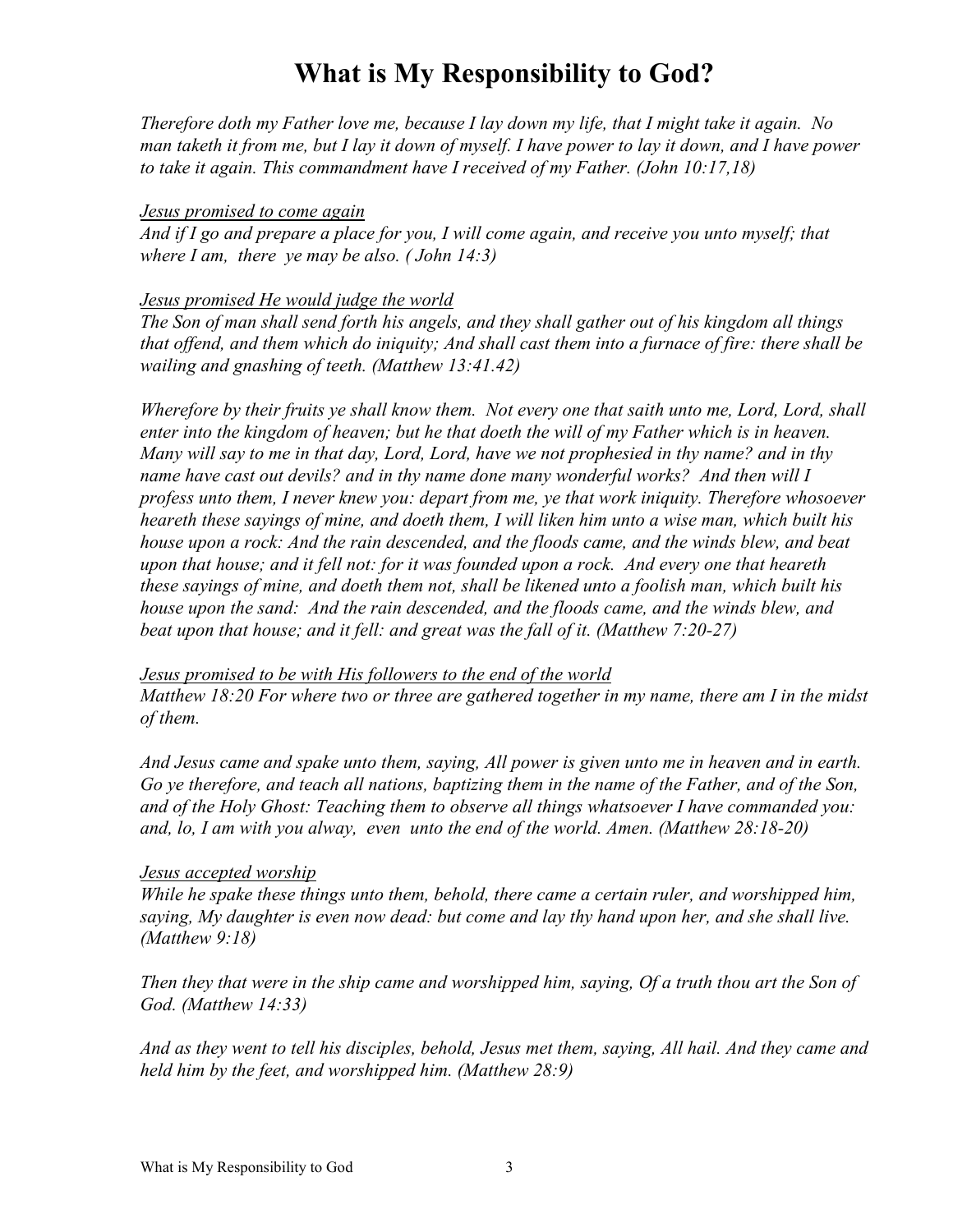### **Who is Jesus Christ?**

For some reason, most people today regard Jesus as a great moral leader, or a great teacher, or just one prophet among many other prophets of like kind. Most religions that are considered "nonchristian" even say this about Jesus. The problem with these positions is clear: Jesus Himself claimed to be much more than this. He claimed to be greater than the past prophets and kings. He claimed to be one with the Father and to be the only way to the Father. He claimed to be greater than Jonah and Solomon. He promised He would raise Himself from the dead. He promised He would come again and judge the world. He accepted worship, which He Himself said should be given only to God (Matt 4:10). Any man who is just a "good teacher" does not make claims such as these. No other prophets made these claims. If Jesus is not who he claimed to be, he was certainly not a good teacher or moral leader. If Jesus is not who he claimed to be, he was a liar, intentionally deceiving people, or a lunatic, who was deluded himself. What arrogance and deceit if He is not who he claimed. But if Jesus was indeed Lord, as he claimed to be, it is important that we understand what he said about Himself and our responsibility to God. The same question Jesus asked the Pharisees rings down the corridors of time to us, "What think ye of Christ?" (Matt 22:42). It is the same question Pilot asked during Jesus' trial, "What shall I do then with Jesus which is called Christ?" (Matt 27:22).

## **The Problem**

Unfortunately, many people today have dismissed Jesus Christ without really understanding Him or his message. Their rejection of Christ has been unjustly biased by their observance of "Christians" who professed, or profess, to follow Christ. Regrettably, many who profess to be followers of Christ are not. However, the hypocrisy and errors of such people do not in any way detract from Jesus Christ. Jesus even warned there would be such people. A person's decision about receiving or rejecting Christ should not be based on prejudice, ignorance, and misinformation. If a person chooses to reject Jesus' claim as his Savior and Lord, that person should at least attempt to have a clear understanding of Jesus before he makes such a decision. There are numerous excuses offered by people for not trusting in Christ. But if you are reading this paper, and you have access to the scriptures, what will be your excuse?

## **Our Responsibility to God**

 Our problem lies in the fact that God is holy and we are unholy. God cannot condone sin without compromising his own holiness and righteousness. Our sins must be punished. God has never forgiven any sin unless there is a proper and just payment for that sin. God chose to show his great love for us by becoming a man and taking away our sins. He did this by giving his only begotten Son to live a sinless life and voluntarily die for our sins (John 3:16; Isa 53:4-12; Dan 9:26; 2Cor 5:21; Gal 3:13; 1Cor 15:3; 2Cor 5:21; 1Pet 2:24; 1John 2:2).

 Having paid our sin debt on a cruel Roman cross approximately 2000 years ago, God offers forgiveness and eternal life as a free gift to all who will receive it (Rom 5:18; 6:23; John 3:16;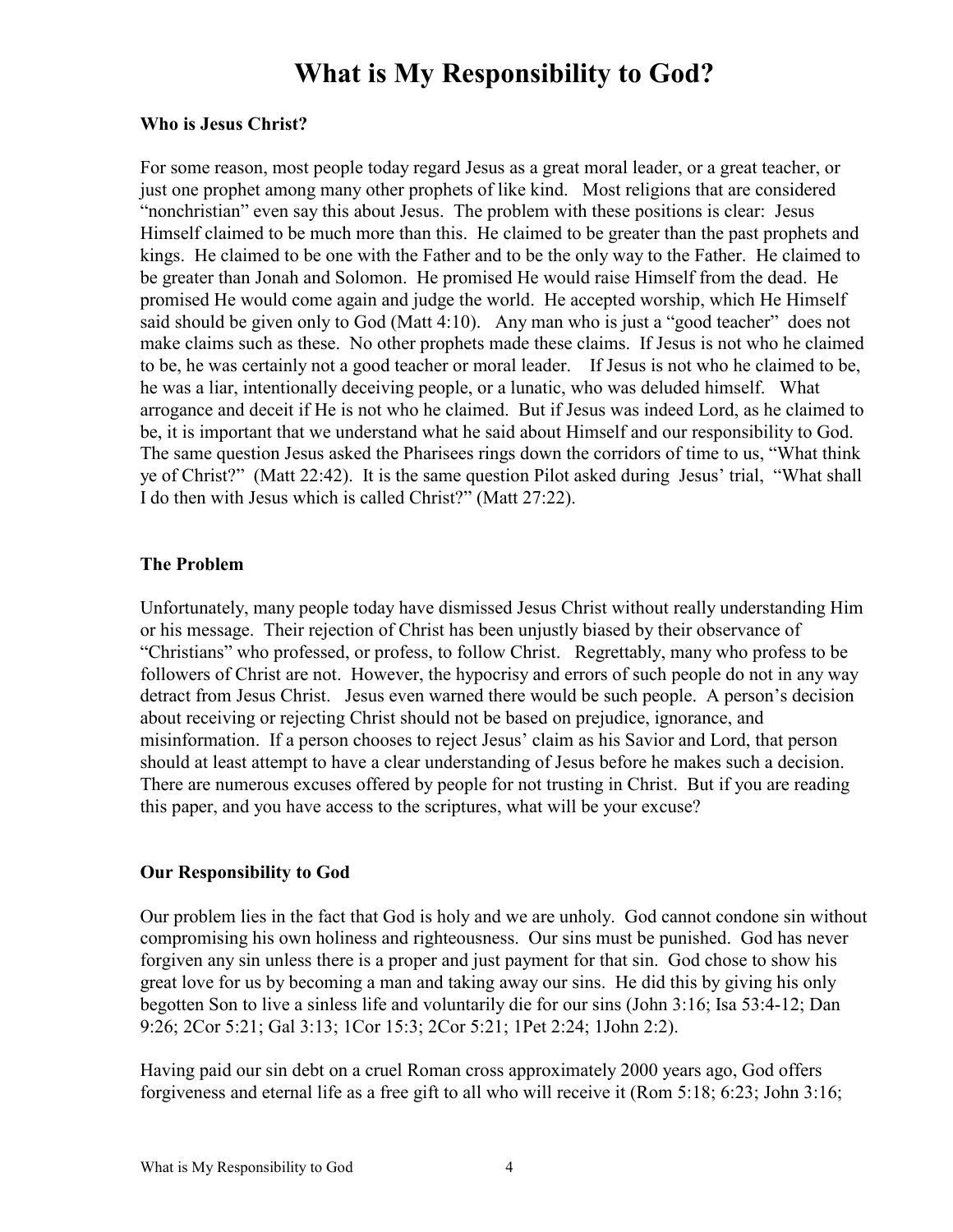John 1:12). With Jesus having returned to the Father after his resurrection from the dead, God has sent His Holy Spirit into the world to reprove the world of sin, righteousness, and judgment, and to testify of Jesus (John 15:26; 16:7-14).

 Man's responsibility is to receive God's free gift of eternal life by believing on Jesus Christ (John 3:16,18,36; 6:47; 11:26; 20:31; Acts 16:31; Rom 4:5; 1John 5:5).

*For God so loved the world, that he gave his only begotten Son, that whosoever believeth in him should not perish, but have everlasting life. For God sent not his Son into the world to condemn the world; but that the world through him might be saved. He that believeth on him is not condemned: but he that believeth not is condemned already, because he hath not believed in the name of the only begotten Son of God. (John 3:16-18)* 

*Verily, verily, I say unto you, He that believeth on me hath everlasting life. (John 6:47)* 

*Jesus said unto her, I am the resurrection, and the life: he that believeth in me, though he were dead, yet shall he live:John 11:26 And whosoever liveth and believeth in me shall never die. Believest thou this? (John 11:25,26)* 

*And many other signs truly did Jesus in the presence of his disciples, which are not written in this book: But these are written, that ye might believe that Jesus is the Christ, the Son of God; and that believing ye might have life through his name. (John 20:30,31)* 

 Believing in Jesus Christ is to believe that he died for your sins and that he rose from the dead (1Cor 15:3-5). Believing on Jesus Christ is also a commitment. It is more than intellectually believing some facts about Jesus. It is trusting in him with all your heart (Rom 10:9,10; Acts 8:37; Luke 24:25; Rom 6:17; Rom 15:12; 2Cor 3:4; Psalm 32:10). It is to rely on him alone to save you from your sins. True belief in Christ involves repentance--a change of mind about sin and Christ (Luke 13:3; 18:9-14; Acts 17:30). This belief requires an humbling of one's self . It requires approaching God as a child who utterly depends on his father's provision (Matt 18:3,4). This means God gets the glory for our salvation--not man. Believing on Jesus Christ is the only way we can receive eternal life. If we could earn a right relationship with God by our own good works or righteousness, then Jesus' cruel death would not have been necessary (Rom 4:4,5; Eph 2:8,9). Our good works are just not good enough. God is holy and his standards are much higher than we can attain by our good works. Furthermore, our good works do not pay for our sins. Even with our legal justice system, a murderer is not acquitted because he has done many good works for his mother. Regardless of how many good works one has done, when the law is broken, a penalty must be paid. God has paid the penalty for us. Therefore, the ultimate offense to God is to refuse His sacrifice and believe instead, "I am good enough without Jesus Christ".